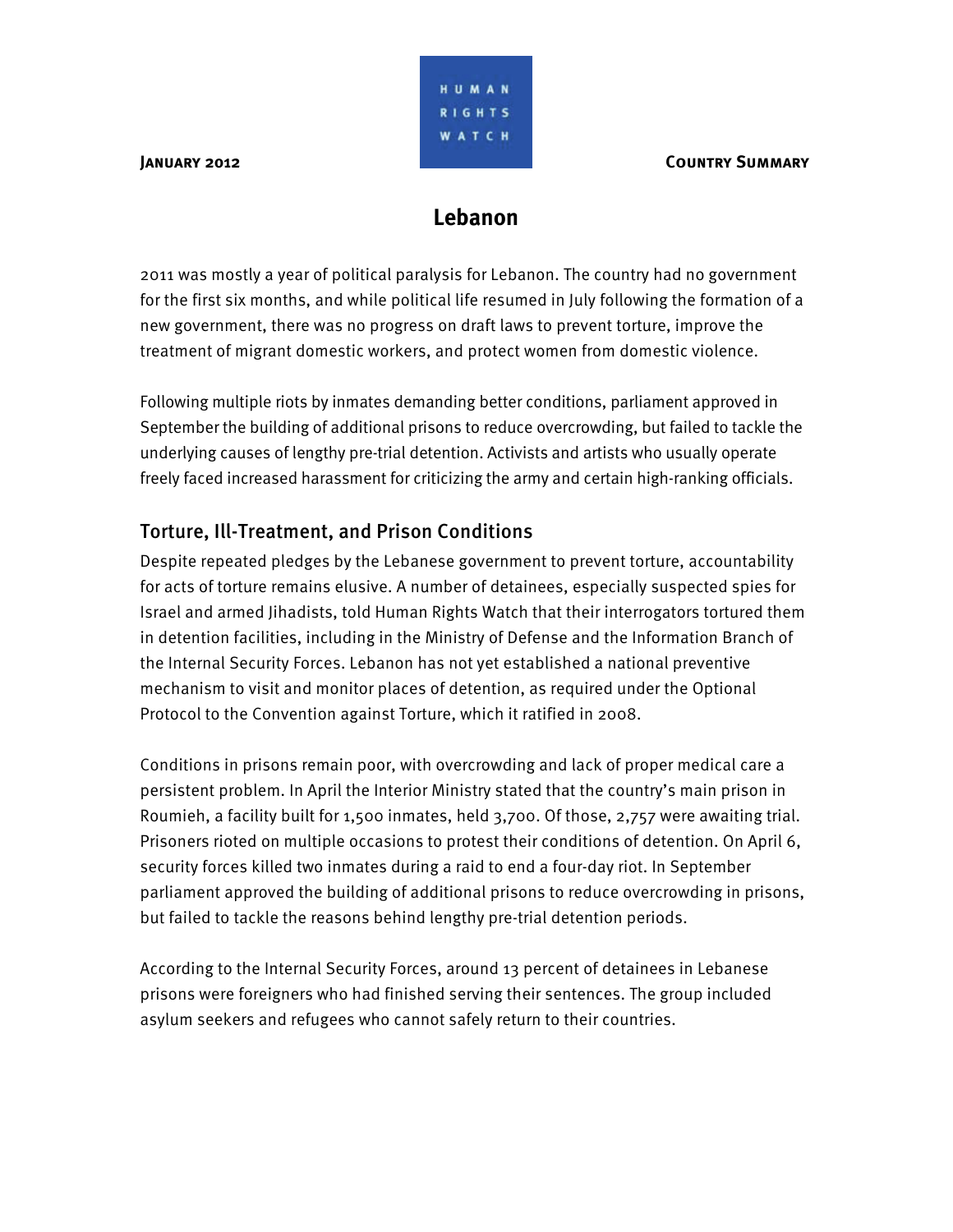Lebanon maintained its de facto moratorium on executions, but military tribunals passed at least three death sentences in 2011 against men suspected of spying for Israel.

#### Freedom of Expression

2011 saw increased harassment of activists, bloggers, and artists who criticized the army and certain high-ranking officials. In March the general prosecutor opened a criminal investigation against the Lebanese Center for Human Rights (CLDH) after Amal, a leading political party, filed a complaint against CLDH for alleging that some detainees reported being tortured by members affiliated with Amal. In July Military Intelligence summoned Saadeddine Shatila of the international human rights group Alkarama for his work documenting torture by security forces and detained him for seven hours. At this writing a military investigative judge was investigating Shatila for "publishing information harmful to the reputation of the Lebanese Military." Also in July Lebanese judicial authorities detained musician Zeid Hamdan for several hours based on an accusation that he had defamed the Lebanese president in a song calling on the president to "go home."

## Refugees

Since April Lebanon has witnessed an influx of Syrians escaping the crisis in their country. While many subsequently returned to Syria, by mid-October there were 3,149 Syrian refugees registered with the Office of the United Nations High Commissioner for Refugees (UNHCR) and Lebanon's High Relief Commission. Most of the Syrians reside with host families, often in difficult circumstances. Lebanese authorities have provided some material assistance: around 200 refugees are accommodated in two schools in northern Lebanon. In May security forces detained at least 15 Syrian refugees for crossing illegally into Lebanon, but subsequently released them.

The estimated 300,000 Palestinian refugees in Lebanon live in appalling social and economic conditions. 2011 saw no improvement in their access to the labor market, despite a labor law amendment in 2010 that was supposed to ease such access. The main reason was the government's failure to implement the amendment. Lebanese laws and decrees still bar Palestinians from working in at least 25 professions requiring syndicate membership, including law, medicine, and engineering. Palestinian refugees are still subject to a discriminatory law introduced in 2001 preventing them from registering property. In September, after repeated delays, authorities completed the reconstruction of a first batch of houses in the Nahr al-Bared refugee camp, which was destroyed in the 2007 battle between Lebanon's army and the armed Fatah al-Islam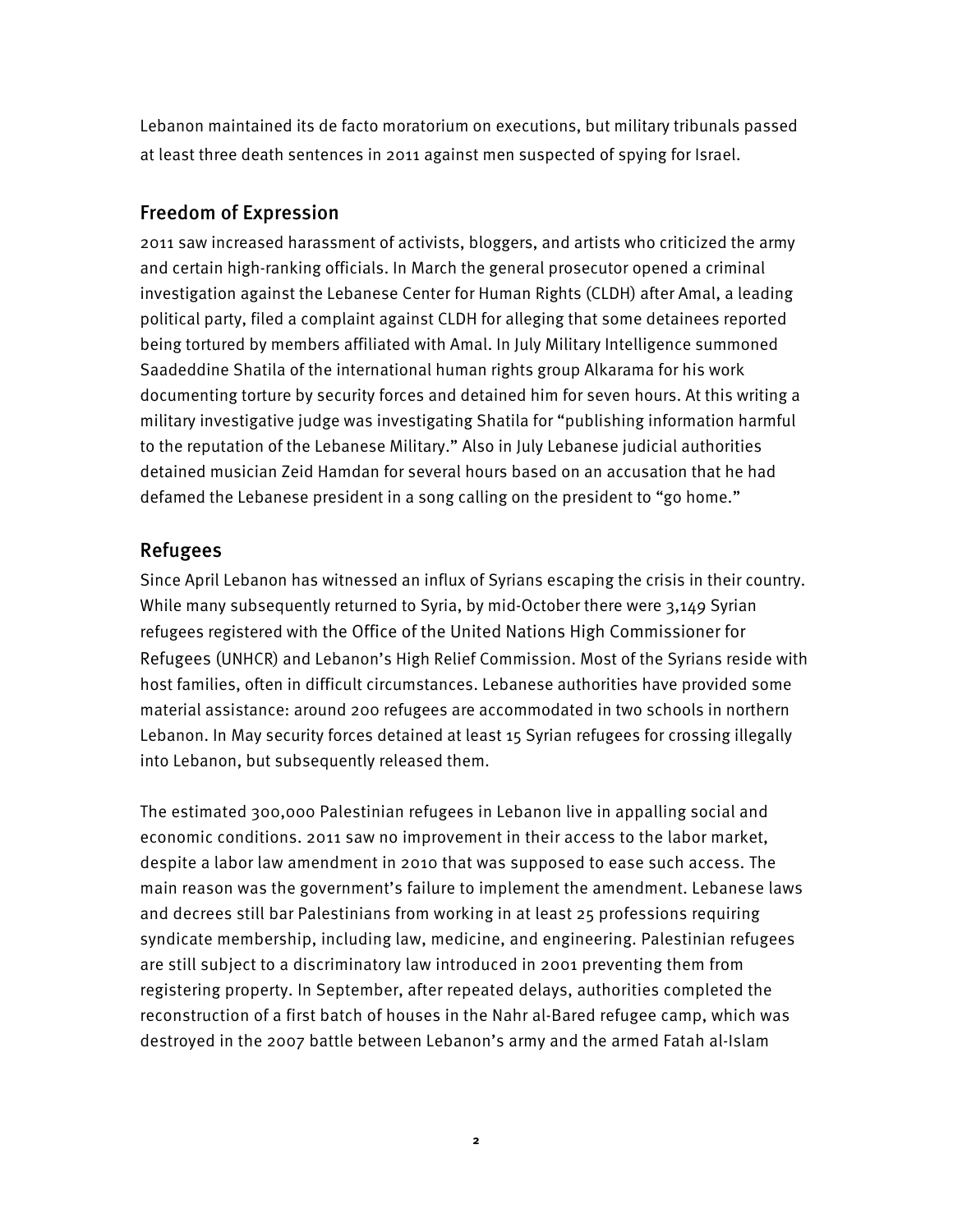group. The new houses can accommodate 317 families; at least 8,000 Palestinians from the camp remain displaced.

As of September 30 there were 11,295 non-Palestinian refugees and asylum seekers registered with the UNHCR, more than 80 percent of them from Iraq. Since Lebanon has not ratified the 1951 Refugee Convention, it does not give legal effect to UNHCR's recognition of refugees and generally treats most as illegal immigrants subject to arrest; 17 recognized refugees or asylum seekers were in detention solely for illegal entry.

## Migrant Workers' Rights

Following a visit to Lebanon in October, the UN special rapporteur on contemporary forms of slavery urged the government to enact laws to protect the estimated 200,000 migrant domestic workers who face exploitation and abuse by employers, including excessive work hours, non-payment of wages, confinement in the workplace, and in some cases, physical and sexual abuse.

The minister of labor had proposed a draft law to regulate the work of migrant domestic workers in February but no steps have been taken since. Migrant domestic workers suing their employers for abuse face legal obstacles and risk imprisonment and deportation due to the restrictive visa system.

In August the Lebanese parliament enacted an anti-trafficking law strengthening legal protections for victims of trafficking. It enacted the measure after the United States government downgraded Lebanon to tier 3, the worst possible level, in its 2011 report on trafficking in persons.

Male migrant workers—mostly from Syria and Egypt—working in construction and other manual jobs face hazardous working conditions and are regular targets for robbery and violent attack. State authorities have not made any concerted effort to protect them or bring perpetrators to justice.

#### Women's and Girls' Rights

In August parliament annulled a provision of the criminal code that had mitigated sentences for so-called honor crimes. However, parliament has yet to consider a bill referred to it by the government in April 2010 that would protect women from domestic violence. The bill requires anyone who witnesses domestic violence to report it, and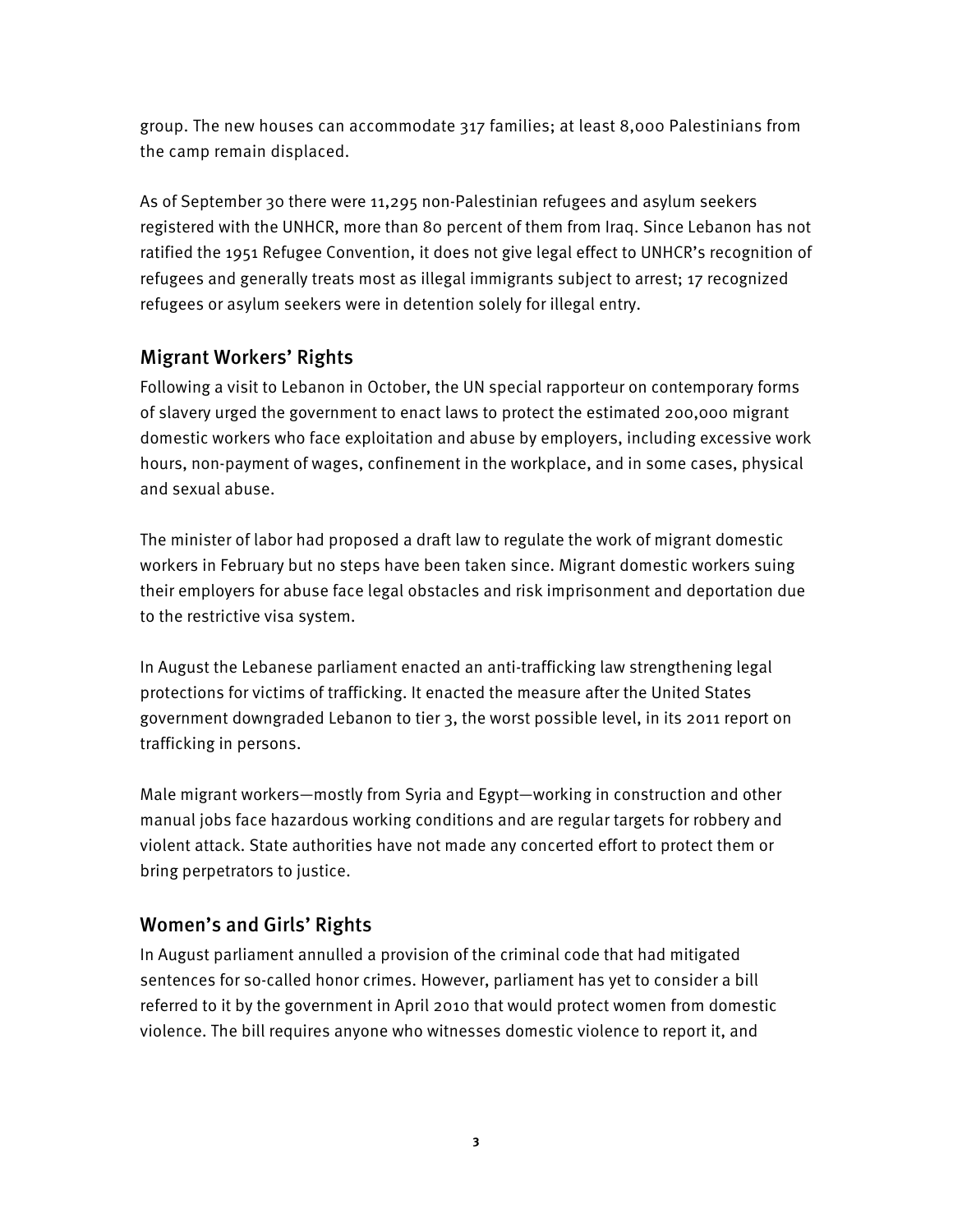obliges perpetrators to provide the plaintiff with alternative living arrangements, an allowance, and medical expenses. Both Dar al-Fatwa, the country's highest Sunni Muslim authority, and the Higher Shia Islamic Council, oppose the draft bill, and it is feared that their opposition has paralyzed parliamentary action.

Discriminatory provisions that significantly harm and disadvantage women continue to exist in personal status laws, determined by an individual's religious affiliation, in matters pertaining to marriage, divorce, child custody and guardianship, and inheritance, as well as in nationality laws and penal laws relating to violence in the family. In September the minister of labor introduced a regulation to exempt foreign husbands of Lebanese women and their children from many restrictions placed on foreign workers, but Lebanese women, unlike Lebanese men, still cannot pass their nationality to foreign husbands and children.

## Legacy of Past Conflicts and Wars

In March, as part of the UN Human Rights Council's Universal Periodic Review process, the government pledged to establish a national commission to investigate the fate of the Lebanese and other nationals who "disappeared" during and after the 1975 to 1990 Lebanese civil war and to ratify the International Convention for the Protection of all Persons from Enforced Disappearances. However, the government took no steps to fulfill these pledges.

An official joint Syrian-Lebanese committee established in May 2005 to investigate cases of Lebanese who "disappeared" at the hands of Syrian security forces had not published any findings at this writing. In February three Syrian brothers from the Jasem family were kidnapped in Lebanon. Military Intelligence had detained one of them two days earlier for distributing flyers calling for reform in Syria. The Lebanese judicial investigation stalled despite a leaked report showing that the Internal Security Forces had information linking the kidnapping to a Lebanese security official working at the Syrian embassy. In May Shibli Aisamy, an 86-year-old Syrian dissident, was abducted in the mountain town of Aley; at this writing there was no information regarding his whereabouts.

## Hariri Tribunal

In June the UN's special tribunal for Lebanon indicted four members of Hezbollah for the killing of former Prime Minister Rafik Hariri in 2005. The four have not been arrested, and the pre-trial chamber is seeking to initiate in absentia proceedings. The government's